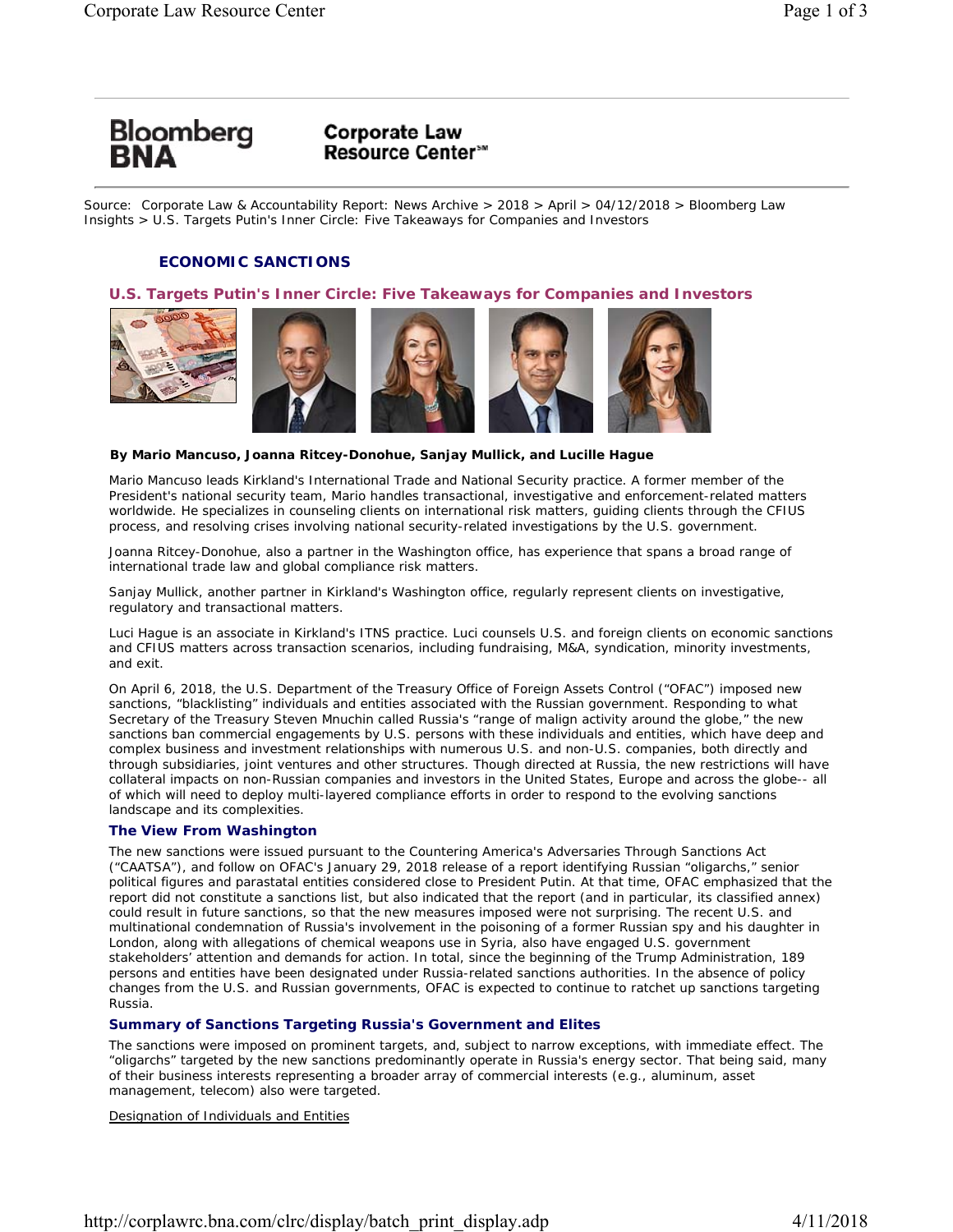OFAC designated seven Russian oligarchs and 12 companies that such individuals own or control, 17 senior Russian government officials, one a state-owned Russian weapons trading company, and the Company's subsidiary, a Russian bank. All but one of these individuals and entities were placed on OFAC's List of Specially Designated Nationals and Blocked Persons (the "SDN List") pursuant to Executive Orders 13661 and 13662, as codified by CAATSA. One company and its subsidiary were designated for having contributed to the crisis in Syria through sale and transfer of Russian military equipment to support the Syrian government. As a result of these designations, U.S. persons are prohibited from engaging in transactions with them or in entities in which they hold a majority ownership, directly or indirectly. In practice, even non-U.S. persons may decide not to deal with them out of concern of exposure to "secondary sanctions" and in the interests of maintaining relationships with U.S. counterparties and access to the U.S. market.

#### Issuance of General Licenses

Concurrent with the sanctions, OFAC issued two General Licenses to try to minimize the potential adverse consequences of the new sanctions for U.S. persons and U.S. allies, though the allowances provided are both limited in scope and time-bound, focused on completing a wind-down in one or two months:

• General License 12 authorizes activities and transactions with twelve designated companies and other entities in which such companies hold a 50% or greater interest "ordinarily incident and necessary to the maintenance and wind-down of operations, contracts, or other agreements, including the importation of goods, services, or technology into the United States."

• New business relationships are not permitted; the relevant commercial arrangements must have been in place before April 6, 2018.

• General License 12 provides for a 60-day wind-down period, and expires on June 5, 2018.

• General License 13 authorizes activities and transactions "ordinarily incident and necessary to divest or transfer debt, equity, or other holdings" in three designated companies "to a non-U.S. person, or to facilitate the transfer of debt, equity, or other holdings in [the three designated companies] by a non-U.S. person to another non-U.S. person."

• General License 13 does not include authorization to divest or transfer debt, equity, or other holdings of entities in which the three designated companies hold a 50% or greater interest, which are blocked by operation of law under OFAC's "50% Rule."

• General License 13 provides for a 30-day term, and expires on May 7, 2018.

It is important to appreciate that OFAC issued the General Licenses precisely because the sanctions do not provide for grandfathering of pre-existing relationships. For example, OFAC's new FAQs make clear that U.S. person employees of designated companies will be unable to continue working at such companies and can engage only in limited activities to wind down their employment pursuant to the terms of General License 12. Absent authorization under one of the new general licenses (which itself would be time-limited), U.S. persons will need to seek a specific license from OFAC to continue existing relationships with designated parties.

#### **Key Takeaways**

**1. U.S. persons, including financial institutions, are now broadly prohibited from directly or indirectly transacting with the newly-sanctioned parties -- except where authorized by one of the general licenses.** Designation as an SDN effectively cuts off a party from the U.S. financial system and transactions with U.S. persons, and many non-U.S. financial institutions avoid transacting with SDNs in order to preserve their own access to U.S. dollar-denominated transactions.

**2. Non-U.S. persons face exposure to secondary sanctions for knowingly facilitating "significant transactions" for or on behalf of the newly-designated parties.** This extension of potential exposure increases the financial impacts of the new sanctions by making it more likely that non-U.S. companies will cut off business with designated parties in order to avoid being designated themselves.

**3. Compliance with these new measures will require enhanced efforts by many companies and investors.** Such steps would include robust pre-contractual due diligence and contractual protections, including assessment of direct and indirect beneficial ownership of contractual counterparties, and an ongoing assessment of new and different risk vectors and appropriate responses.

**4. OFAC is highly interested in gathering information about U.S. person engagement with sanctioned individuals and entities.** Both of the General Licenses issued in connection with the new sanctions require U.S. persons participating in transactions authorized under the GLs to report certain information to OFAC within ten business days following the expiration of each such GL. Reports to OFAC must include the "names and addresses of parties involved, the type and scope of activities conducted, and the dates on which the activities occurred."

**5. The animating purpose of U.S. sanctions targeting Russia is no longer limited to Russia's annexation of Crimea.** Secretary Mnuchin's remarks on the new sanctions made clear that the U.S. government's concerns extend to Russia's malign activities in undermining democracy, cyber interference, and aggression in Syria. That